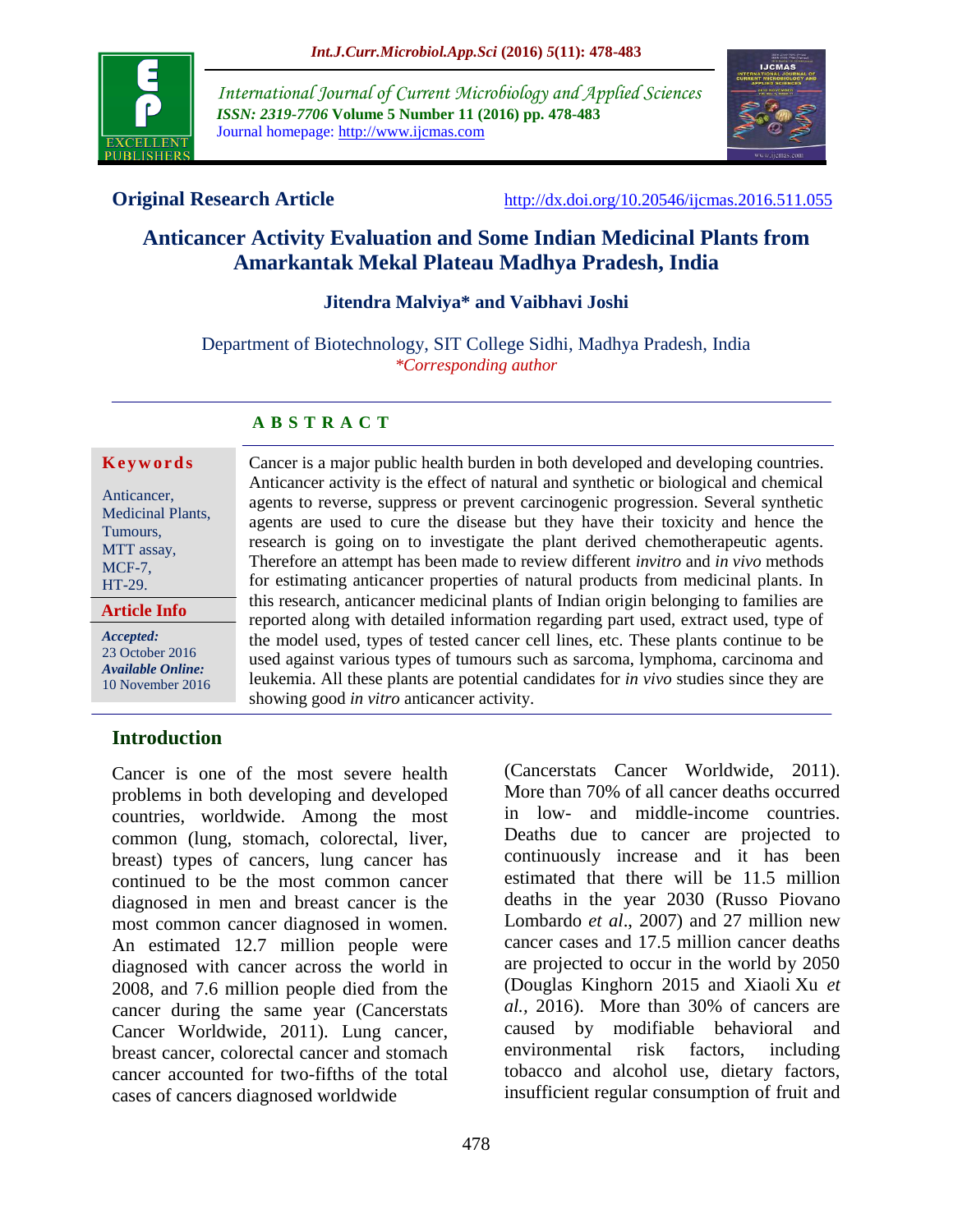vegetable, overweight and obesity, physical inactivity, chronic infections from *Helicobacter pylori*, hepatitis B virus (HBV), hepatitis C virus (HCV) and some types of human papilloma virus (HPV), environmental and occupational risks including exposure to ionizing and nonionizing.

Ayurveda, a traditional Indian medical practice using plant drugs has been successful from very early times in using these natural drugs and preventing or suppressing various tumours with different lines of treatment **(**Balachandran Govindarajan, 2005). In India, people of different ethnic groups inhabiting various terrains, possess their own distinct culture, religious rites, food habit and a rich knowledge of traditional medicine **(**Parinitha Srinivasa Shivanna, 2005). They practice herbal medicine to cure a variety of diseases. Natural products, especially plants have been used in the treatment of various diseases for thousands of years. Terrestrial plants have been used as medicines in Egypt, China, India and Greece from ancient times and an impressive number of modern drugs have been developed from them. Conventional treatment of cancer includes interventions such as psychosocial support, surgery, radiotherapy and chemotherapy (Kamboj, 2000). Currently, the most commonly use cancer chemotherapy includes mainly alkylating agents, antimetabolites, antitumor antibiotics, platinum analogs and natural anticancer agents (Rahman *et al*., 2014). However, due to the increasing rate of mortality associated with cancer and adverse or toxic side effects of cancer chemotherapy and radiation therapy, discovery of new anticancer agents derived from nature, especially plants, is currently under investigation. Screening of medicinal plants as a source of anticancer agents was started

in the 1950s, with the discovery and development of vinca alkaloids, vinblastine and vincristine and the isolation of the cytotoxic podophyllotoxins (World Health Organization, 2010).

The cool temperate climate of Amarkantak, chhindwara and Panchmari Madhya Pradesh India supports the growth of an enormous number of plant species which are important sources of unique phytochemicals having anticancer properties (Table 01). In this chapter, selected medicinal plants grown in the cool climate of Amarkantak chhindwara (Patalkot) and Panchmari are discussed. The major bioactive phytochemicals and their mechanisms of action are also reviewed. *Rubia cordifolia* is a flowering plant with red rhizomatous base and roots, a member of Rubiaceae family, distributed in hilly tracts of India (Devi Priya, 2012). It has been reported in literature that the powdered dried roots and fruits have been tested for the treatment of skin diseases and disorders of spleen and its preparations are prescribed for treatment of major burns, bone fractures and dysentery and it is considered as tonic, antitussive and useful in chronic low fevers (Dev, 2006). This plant has many pharmacological properties like blood purifier activity, anticancer, astringent, antidysentric, antiseptic, antirheumatic, hepatoprotective etc. (Jong Keun Son *et al.,* 2006). *R. cordifolia* is reported to be active against a diversified panel of cancer cell lines, such as P388, L1210, L5178Y,B16 melanoma, Lewis lung carcinoma, and sarcoma- 180 (Sankara Aditya, 2013). The roots of *Rubia cordifolia*  L showed strong cytotoxicity against HT-29 and MCF-7 cell lines, and DNA topoisomerase I and II inhibitory activities [\(Chyuan-Chuan Wu,](http://nar.oxfordjournals.org/search?author1=Chyuan-Chuan+Wu&sortspec=date&submit=Submit) 2013). The adverse effects of oxidative stress on human health have become a serious issue. The World Health Organization (WHO) has estimated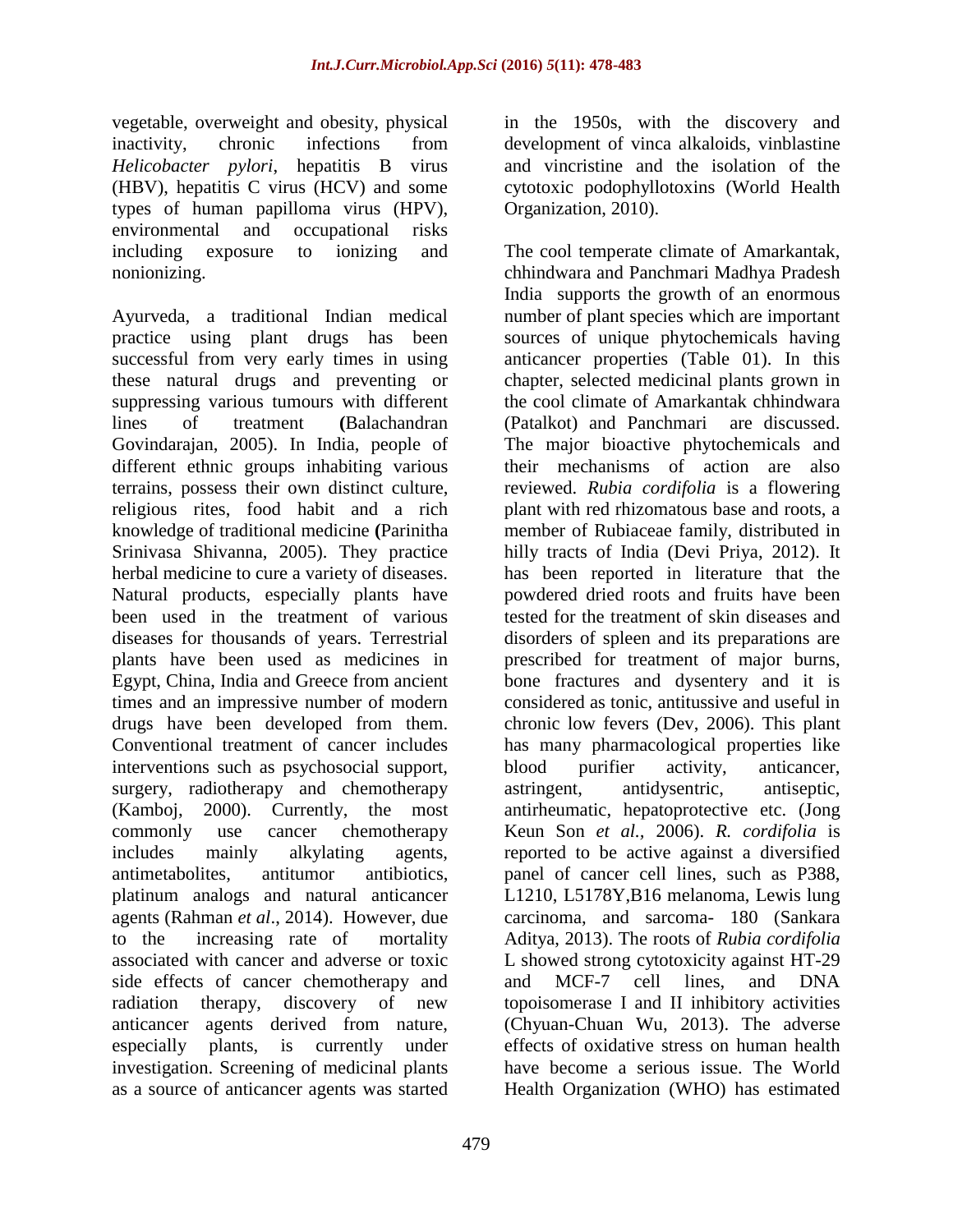that 80 % of the earth's inhabitants rely on traditional medicine for their primary health care needs, and most of this therapy involves the use of plant extracts and their active components. Medicinal plants have great antioxidant potential which is due to their contents of variable phyto constituents. A large number of experiments have been carried out concerning the antioxidant activity of several plant extracts and powders (Marzouk, 2006).

The results of these experiments reveal that, the activity is due to several secondary metabolites especially (Mbaveng *et al.,* 2011). e.g., phenolic compounds (tannins, flavonoids, anthrocyanins, chalcones, xanthones, liganans, depsides, and depsidones), terpenes (sesquterpens and diterpines), alkaloids, and organic sulfur compounds (Malviya Jitendra, 2012; Rupesh Kapale. 2013 and Ramesh Kumar Ahirwar and Kumud Sandya, 2015).

## **Materials and Methods**

## **Collection of plant material**

*Colocasia esculenta, Costus speciosus, Curcuma aromatic, Solanum nigrum, Swertia angustifolia Buch-Ham, Rubia Cordifolia* plants were collected from and surrounding areas. The leaves were shade dried and then dried at 70oC in hot air oven. The dried leaves were then ground to powder using mortar and pestle. The powder is stored in airtight closed bottles.

## **Preparation of plant extracts**

The shade dried (100g) powder of each plant material were filled separately in the thimble and extracted with methanol using a Soxhlet extractor followed by distillation and evaporation. The plant powder is placed in a cellulose thimble in an extraction chamber, which is placed on top of a collecting flask

beneath a reflux condenser. Methanol is added to the flask and the set up is heated under reflux. When a certain level of condensed solvent has accumulated in the thimble, it is siphoned into the flask beneath. Nearly 15 cycles are repeated for 72 hours for all the plant species. After extraction the solvent is removed by rotary evaporator, yielding the extracted compound. The nonsoluble portion of the extracted solid remains in the thimble, and is usually discarded.

## **MTT assay**

Sensitivity of MCF-7 and HT-29 cells to *Colocasia esculenta, Costus speciosus, Curcuma aromatic, Solanum nigrum, Swertia angustifolia Buch-Ham, Rubia Cordifolia* was determined individually by the MTT colorimetric assay.Cells were seeded in a flat-bottomed 96-well plate and incubated for 24 h at 37°C and in 5% CO2. Both cell lines were exposed to all three plant species mentioned above.

The solvent DMSO treated cells served as control. Cells were then treated with MTT reagent (20  $\mu$ l/well) for 4 h at 37 $\degree$ C and then DMSO (200 μl) was added to each well to dissolve the formazan crystals. The optical density (OD) was recorded at 492 nm in a microplate reader. Percentage of residual cell viability was determined as [1−(OD of treated cells/OD of control cells)]×100.

## **Results and Discussion**

Screening of methanolic extracts of *Colocasia esculenta, Costus speciosus, Curcuma aromatic, Solanum nigrum, Swertia angustifolia Buch-Ham, Rubia Cordifolia* resulted in moderate anticancer activities against MCF-7 and HT-29 cell lines.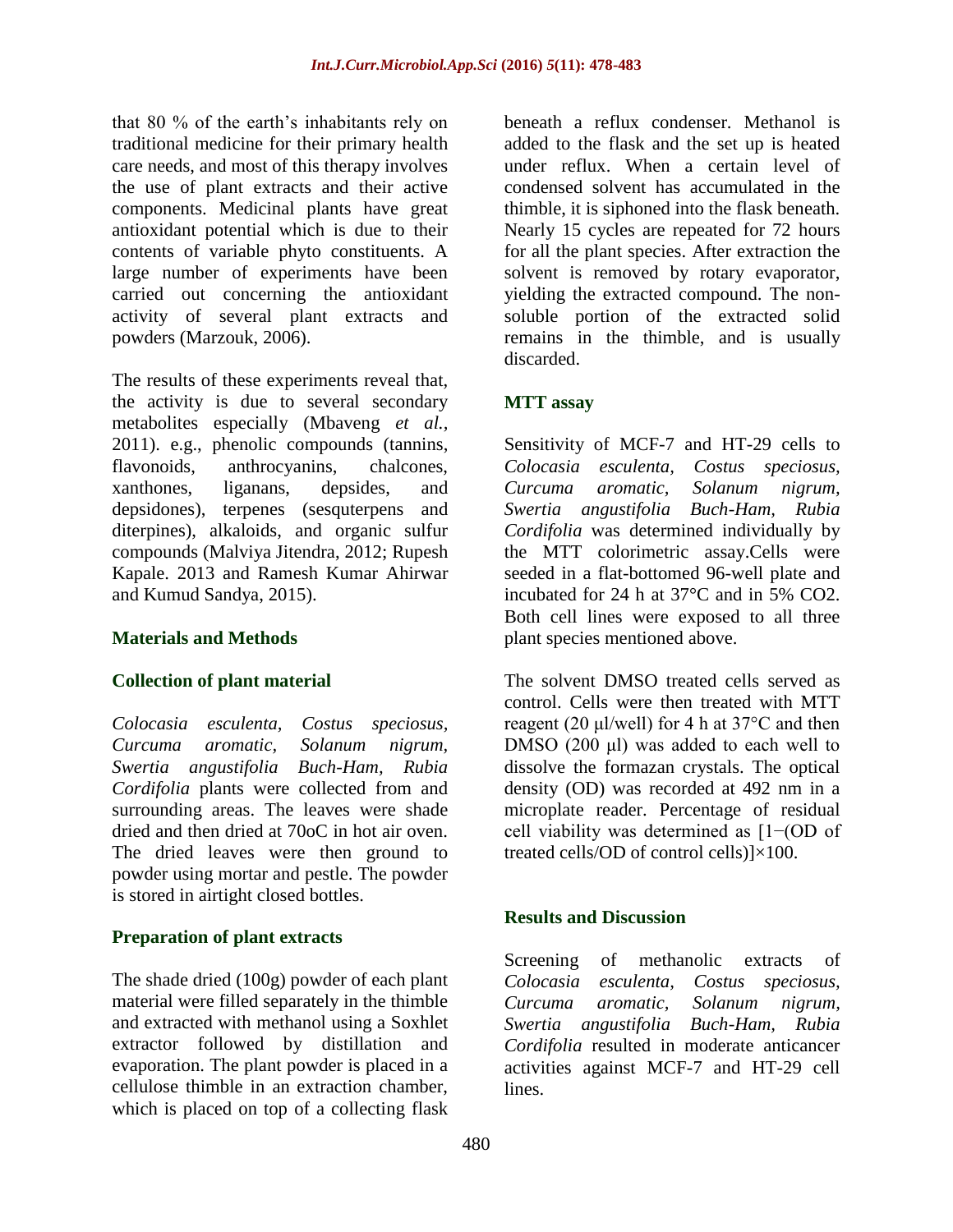| <b>Table.1</b> List of Indian medicinal plants, their family, part used, solvents used for extraction and |  |  |  |  |  |  |  |
|-----------------------------------------------------------------------------------------------------------|--|--|--|--|--|--|--|
| assay employed for anticancer studies.                                                                    |  |  |  |  |  |  |  |

| $\overline{1}$ . | Colocasia esculenta<br>(Linn.) Schott. Family<br>Araceae Local Name<br>Ghuia, Ruia                         | Herbs                               | Tuber          | Tuber is used to treat constipation, stomatitis,<br>hemorrhoids, cancer, and general weakness.                                                                                                                   |
|------------------|------------------------------------------------------------------------------------------------------------|-------------------------------------|----------------|------------------------------------------------------------------------------------------------------------------------------------------------------------------------------------------------------------------|
| 2.               | Costus speciosus (Koenig<br>$ex$ Retz.) j.E.Smith.<br>Family: Zingiberaceae<br>Local Name me<br>Kebu, Kevu | A perennial<br>1 meter in<br>height | Rhizome        | Plant pacifies vitiated kapha, pitta, burning<br>sensation, constipation, intestinal worms, skin<br>diseases, fever, and bronchitis. Plant<br>possesses anti-cancerous activity                                  |
| 3.               | Curcuma aromatic<br>Salisb. Family<br>Zingiberaceae<br>(Ginger family)Local<br>Name Jangli haldi           | Under<br>ground<br>rhizomes         | Tuber          | Wild turmeric is recognized as a medical herb<br>with strong antibiotic properties. It is believed<br>to play a role in preventing and curing cancer<br>in medicine.                                             |
| $\overline{4}$ . | Solanum nigrum Linn.<br>Family Solanaceae<br>Local Name<br>Makoi                                           | herb                                | Whole<br>plant | Plant pacifies vitiated thridosas, swellings,<br>cough, asthma, arthritis, inflammation and<br>skin diseases, plant is a proven anti cancerous<br>drug.                                                          |
| 5.               | Swertia angustifolia<br><b>Buch-Ham ex</b><br>D.Don.Family<br>Gentianaceae Local<br>Name Pahari chirayata  | Herbs                               | Leaves         | Its leaves are used to treat fever, abdominal<br>disorders, nausea, indigestion, constipation,<br>Dyspepsia, Skin disease, cancer and liver.                                                                     |
| 6.               | Rubia cordifolia Lin.<br>Family: Rubiaceae<br><b>Local Name</b><br>:Majith                                 | Climbing                            | Leaves         | Plant pacifies vitiated pitta, rakta, kapha,<br>Jauindice neurogenicpain, skin diseases,<br>diabetes, Bleeding disorders, and erysipelas<br>and anticancer. It increases body power and<br>anti toxic in nature. |

# **Table.2** Percent cell inhibition of plant extracts on MCF-7 cell line.

| Conc.        | % cell inhibition      |                     |                     |                          |                                                   |                     |  |  |
|--------------|------------------------|---------------------|---------------------|--------------------------|---------------------------------------------------|---------------------|--|--|
| $(\mu g/ml)$ | Colocasia<br>esculenta | Costus<br>speciosus | Curcuma<br>aromatic | <b>Solanum</b><br>nigrum | <b>Swertia</b><br>angustifolia<br><b>Buch-Ham</b> | Rubia<br>Cordifolia |  |  |
| 15           | 5.05                   | 10.07               | 4.53                | 4.04                     | 6.25                                              | 4.05                |  |  |
| 20           | 14.05                  | 34.03               | 25.75               | 17.05                    | 18.25                                             | 16.56               |  |  |
| 50           | 27.00                  | 66.41               | 30.23               | 46.24                    | 27.65                                             | 28.66               |  |  |
| 100          | 34.58                  | 80.02               | 33.08               | 64.33                    | 38.00                                             | 36.66               |  |  |
| 200          | 50.02                  | 57.06               | 50.00               | 19.46                    | 55.00                                             | 54.22               |  |  |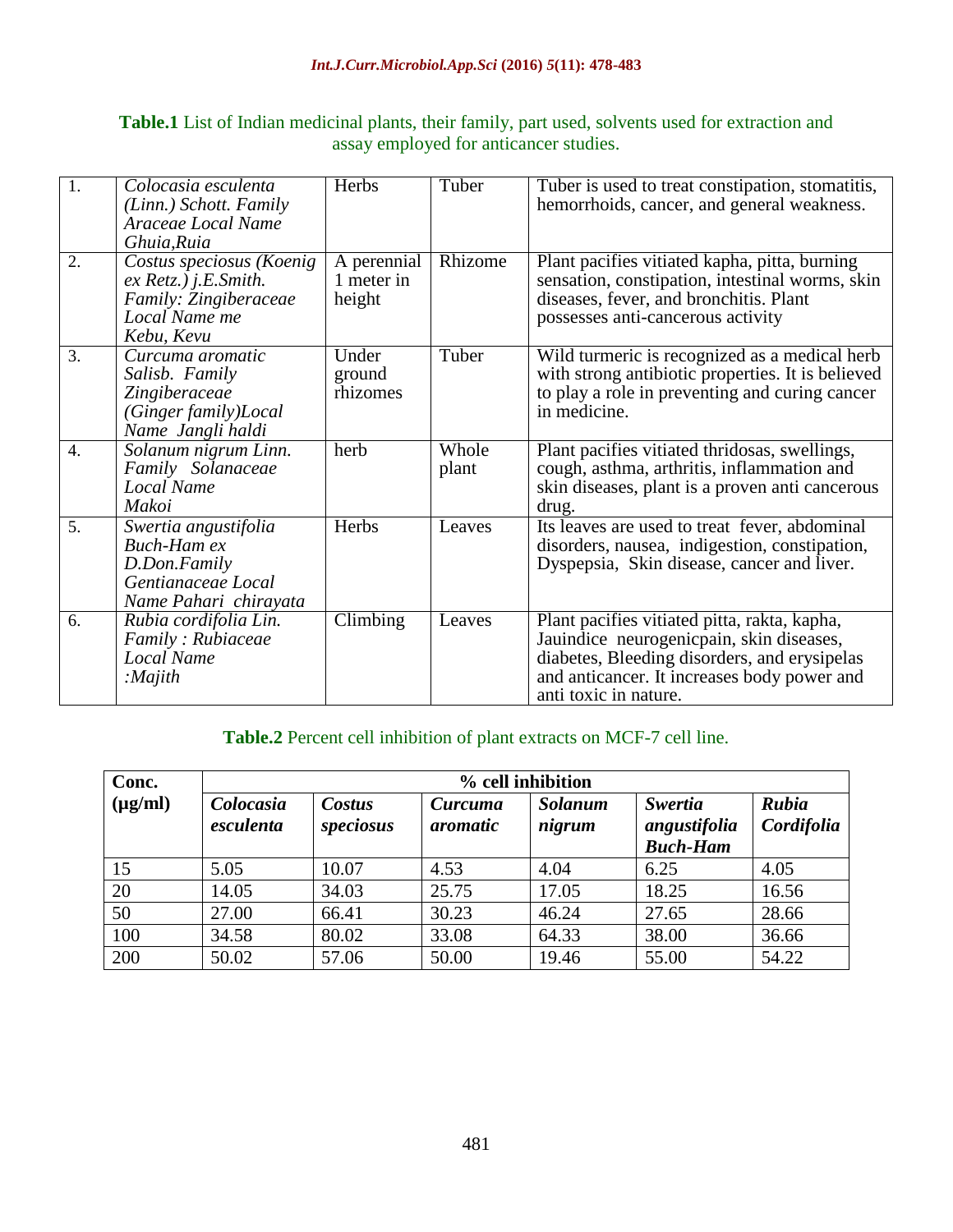| Conc.        | % cell inhibition      |                     |                     |                          |                                                   |                     |
|--------------|------------------------|---------------------|---------------------|--------------------------|---------------------------------------------------|---------------------|
| $(\mu g/ml)$ | Colocasia<br>esculenta | Costus<br>speciosus | Curcuma<br>aromatic | <b>Solanum</b><br>nigrum | <b>Swertia</b><br>angustifolia<br><b>Buch-Ham</b> | Rubia<br>Cordifolia |
| 15           | 4.05                   | 6.07                | 4.53                | 3.04                     | 4.25                                              | 2.05                |
| 20           | 12.05                  | 14.03               | 15.75               | 07.05                    | 08.25                                             | 16.56               |
| 50           | 22.00                  | 26.41               | 20.23               | 16.24                    | 17.65                                             | 18.66               |
| 100          | 24.58                  | 30.02               | 23.08               | 24.33                    | 28.00                                             | 26.66               |
| 200          | 30.02                  | 47.06               | 25.00               | 29.46                    | 35.00                                             | 30.22               |

The inhibitory properties of these extracts are compared with standard tamoxifen for MCF-7 cell line for HT-29 cell line (Tables 2 and 3) respectively. The Percentage cancer cell inhibition profiles were found to be concentration dependent (Figures 2 and 3). The maximum concentration (μg/ml) used in the study was 200 μg/ml. Following results were obtained when anticancer activities of three plants were studied. In this article, some anticancer medicinal plants of Indian origin have been presented. These medicinal plants possess good antioxidant properties, leading to anticancer activities.

The aim of this study was to give an overview on the progress of anticancer medicinal plant research around the continental India, focusing on the most important findings of scientists in this field. We have tried to explore the discovered plants components with proved anticancer activity both *in vitro* and *in vivo*. India is one of the most promising regions for discovering novel biologically-active substances from its flora. More efforts are needed to explore potent anticancer plants from the mother earth and save humans around the world from cancer.

## **References**

Balachandran, P., Govindarajan, R. 2005. Cancer- an ayurvedic perspective. *Pharmacol. Res.,* 51: 19-30.

Cancer Research UK and International Agency for Research on Cancer, Cancerstats, Cancer Worldwide. 2011.

- [Chyuan-Chuan Wu,](http://nar.oxfordjournals.org/search?author1=Chyuan-Chuan+Wu&sortspec=date&submit=Submit) [Yi-Ching Li](http://nar.oxfordjournals.org/search?author1=Yi-Ching+Li&sortspec=date&submit=Submit) , [Ying-Ren](http://nar.oxfordjournals.org/search?author1=Ying-Ren+Wang&sortspec=date&submit=Submit)  [Wang,](http://nar.oxfordjournals.org/search?author1=Ying-Ren+Wang&sortspec=date&submit=Submit) [Tsai-Kun Li](http://nar.oxfordjournals.org/search?author1=Tsai-Kun+Li&sortspec=date&submit=Submit) and [Nei-Li Chan.](http://nar.oxfordjournals.org/search?author1=Nei-Li+Chan&sortspec=date&submit=Submit) 2013. On the structural basis and design guidelines for type II topoisomerasetargeting anticancer drugs *[Oxford,](http://services.oxfordjournals.org/cgi/tslogin?url=http%3A%2F%2Fwww.oxfordjournals.org) J. [Sci. Mathematics](http://www.oxfordjournals.org/subject/mathematics/) [Nucleic Acids Res.](http://nar.oxfordjournals.org/),* [Volume 41,](http://nar.oxfordjournals.org/content/41/22.toc) Issue 22 Pp. 10630-10640 Nucl. Acids Res. (2013) 41 (22):10630- 10640.doi: 10.1093/nar/gkt828
- Dev, S. 2006. A selection of Prime Ayurvedic Plant Drugs: Ancient - Modern concordance. Anamaya Publishers, New Delhi, p377- 381
- Devi Priya, M. and E.A. Siril. 2012. Pharmacognostic Studies on Indian Madder (*Rubia Cordifolia* L. *J. Pharmacognosy and Phytochemistry,* 5:113.

[Douglas Kinghorn,](http://pubs.acs.org/author/Kinghorn%2C+A+Douglas) A. 2015. Review of Anticancer Agents from Natural Products *J. Nat. Prod.*, *78*(9), pp 2315– 2315. DOI: 10.1021/acs.jnatprod.5b00617 Publication Date (Web): September 10, 2015

Jitendra Malviya, Vaibhavi Joshi, Kiran Singh. 2012. Antimicrobial activity of Some Ethno-medicinal Plants used by Baiga Tribes from Amarkantak, India, *Advances in Life Science and Technol.,* www.iiste.org ISSN 2224